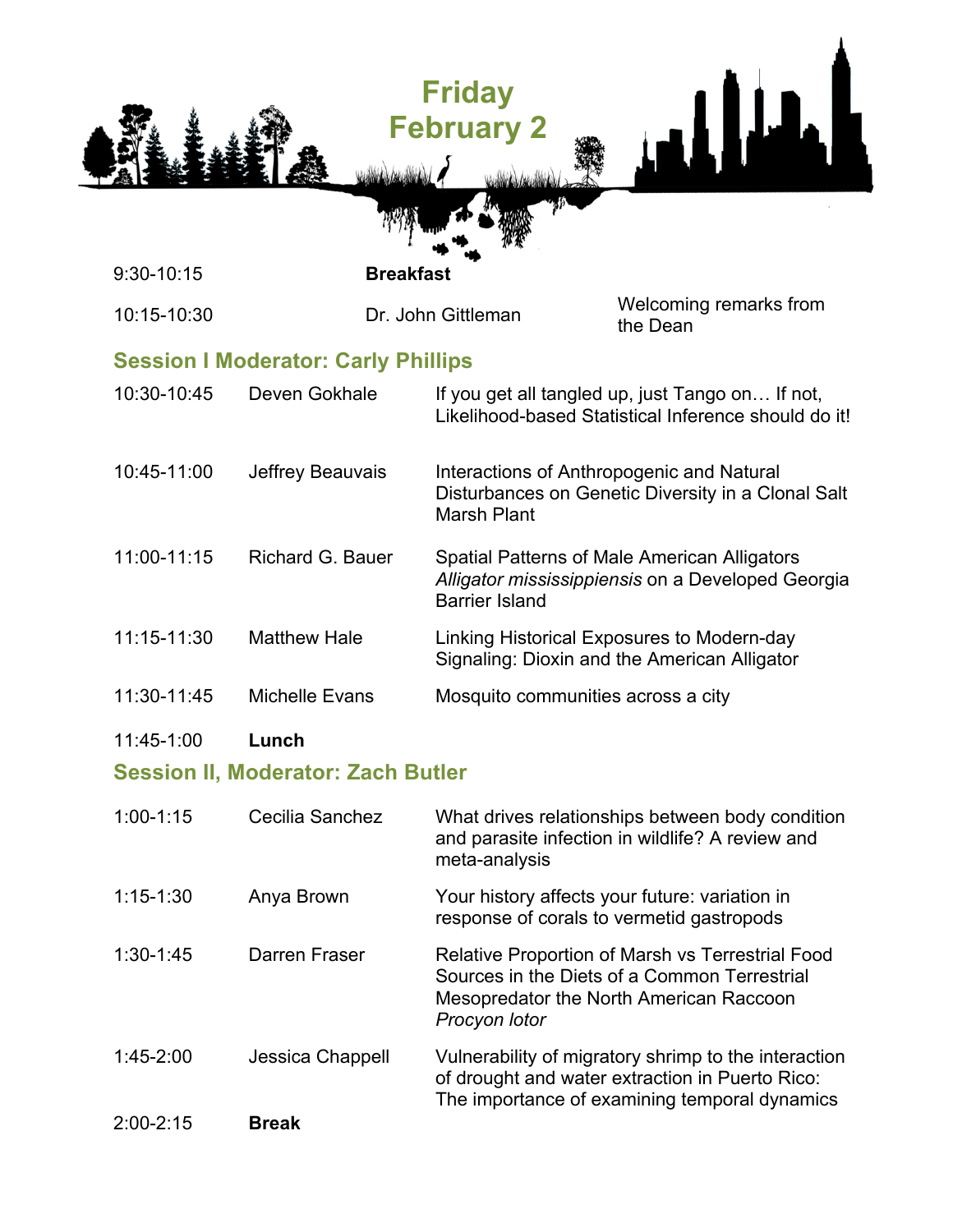## **Session III, Moderator: Katie Brownson**

| $2:15 - 2:30$ | Kaylee Arnold            | A Multi-scale Study of the Gut Microbiota of a<br><b>Chagas Disease Vector</b>                         |
|---------------|--------------------------|--------------------------------------------------------------------------------------------------------|
| 2:30-2:45     | Ania Majewska            | Effects of Gardens on Pollinators. A review and a<br>meta-analysis                                     |
| $2:45-3:00$   | Reni Kaul                | Noise-induced catastrophic change in ecology                                                           |
| $3:00-3:15$   | <b>Claire Teitelbaum</b> | Moving with pathogens: migratory behavior predicts<br>greater parasite diversity in ungulates          |
| $3:15-3:30$   | Dana Carpenter           | Has Long-term Fire Exclusion Reduced the<br>Resiliency of Southern Appalachian Forests to<br>Wildfire? |
| $3:30-4:00$   | <b>Coffee Break</b>      |                                                                                                        |

## **Rapid Fire Session I, Moderator: Megan Hopson**

| 4:00-4:30 | Dessa Dunn            | Effects of Goat Herbivory on Growth and Survival of<br>White Oak Quercus alba Seedlings in Driftmier<br>Woods |
|-----------|-----------------------|---------------------------------------------------------------------------------------------------------------|
|           | Ed Stowe              | Assessing Fish Population Trends from 1996 to<br>2016 in the Conasauga and Etowah Rivers, GA                  |
|           | <b>Kelly Petersen</b> | Do restoration practices maintain adaptive potential<br>in reintroduced plant populations?                    |

Q & A

## **Rapid Fire Session II, Moderator: Kaylee Arnold**

| 4:30-5:00 | Samantha Bock         | Characterizing variation in nesting thermal dynamics<br>of the American alligator and consequences for<br>reproductive development           |
|-----------|-----------------------|----------------------------------------------------------------------------------------------------------------------------------------------|
|           | Robbie Richards       | Predators and the Parasites in their Prey:<br>Macroecology of a Tri-trophic Interaction                                                      |
|           | David Vasquez<br>Jr.  | A cross-scale approach to identify key individuals<br>responsible for the transmission and persistence of a<br>devastating wildlife pathogen |
|           | Q & A                 |                                                                                                                                              |
| 5:00-7:00 | <b>Poster Session</b> |                                                                                                                                              |

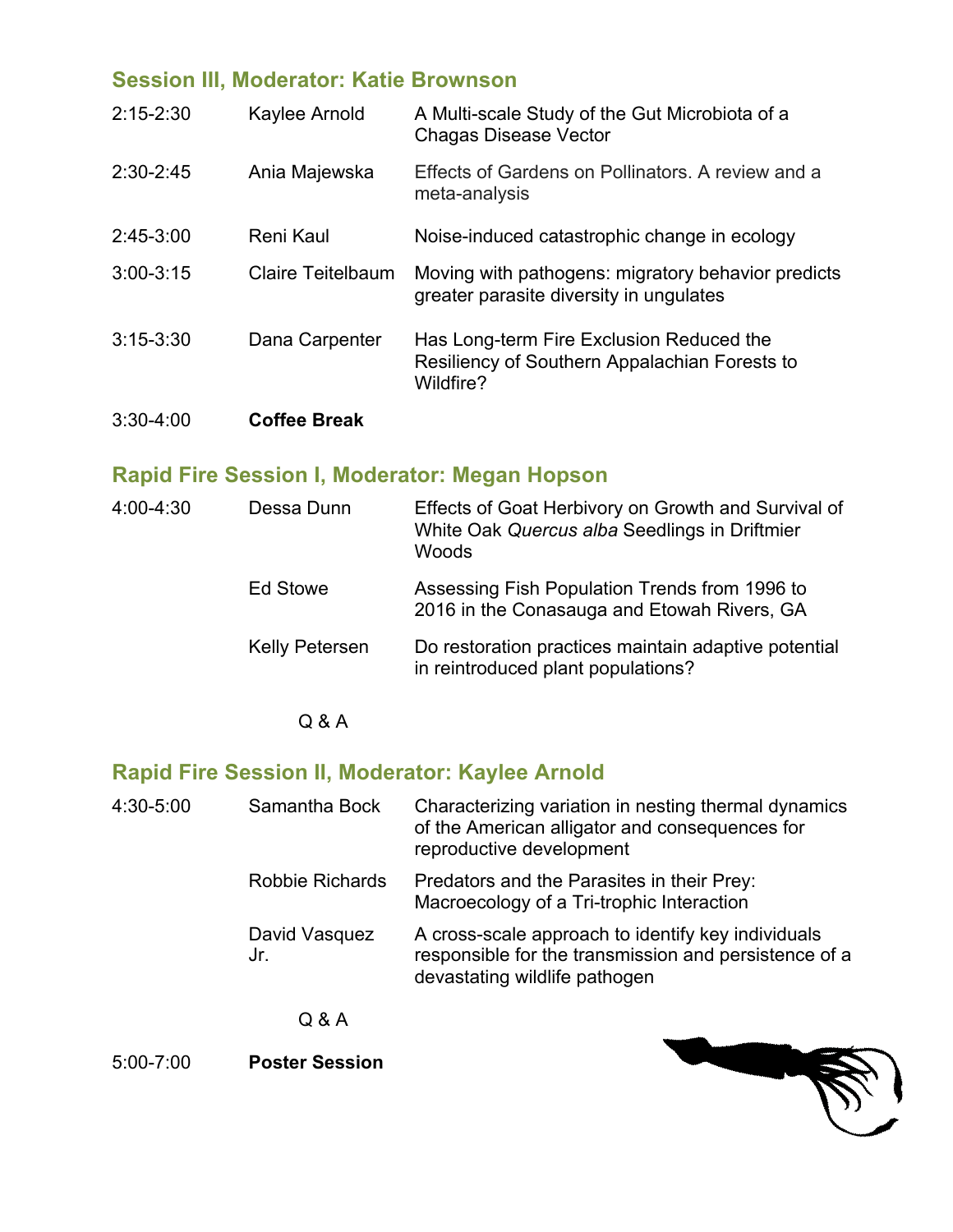

noon-1:45 Meet in Ecology to travel to lunch

### **Session IV, Moderator: Claire Teitelbaum**

| $1:45 - 2:00$ | <b>Carolyn Cummins</b> | 'Fast food' for stream consumers? Investigating the<br>effects of temperature and nutrients on the fates of<br>carbon in streams    |
|---------------|------------------------|-------------------------------------------------------------------------------------------------------------------------------------|
| $2:00 - 2:15$ | Maura P. Dudley        | Is Rhododendron maximum a Foundation Species in<br>Southern Appalachian Riparian Forests?                                           |
| $2:15 - 2:30$ | Lance Paden            | Use of Modified GPS Loggers to Monitor Resident<br>and Translocated Gopher Tortoises Gopherus<br>polyphemus in Southeastern Georgia |
| $2:30 - 2:45$ | Katie Mascovich        | Comparing the Impacts of High- and Low-Interaction<br>Education Programs on People's Knowledge and<br><b>Behaviors</b>              |
| $2:45-3:00$   | <b>Rachel Smith</b>    | <b>Shifting Ranges and Interactions: How Does</b><br>Saltmarsh Wrack Affect Mangrove Establishment<br>and Development?              |
| $3:00 - 3:15$ | Rebecca Atkins         | Patterns in consumer-resource interaction strength<br>depend on biological spatial scale                                            |

#### 3:15-3:30 **Coffee Break**

### **Rapid Fire Session III, Moderator: Kelsey Solomon & Emily Johnson**

| $3:30 - 4:30$ | Keysa Rosas           | How conversion to palm plantations affects resource<br>subsidies between streams and riparian areas |
|---------------|-----------------------|-----------------------------------------------------------------------------------------------------|
|               | <b>Zachary Butler</b> | Documenting the Commensal Diversity of Armadillo<br><b>Burrows</b>                                  |
|               | Ashley LaVere         | If You Give a Creep a Camera                                                                        |
|               | Q & A                 |                                                                                                     |